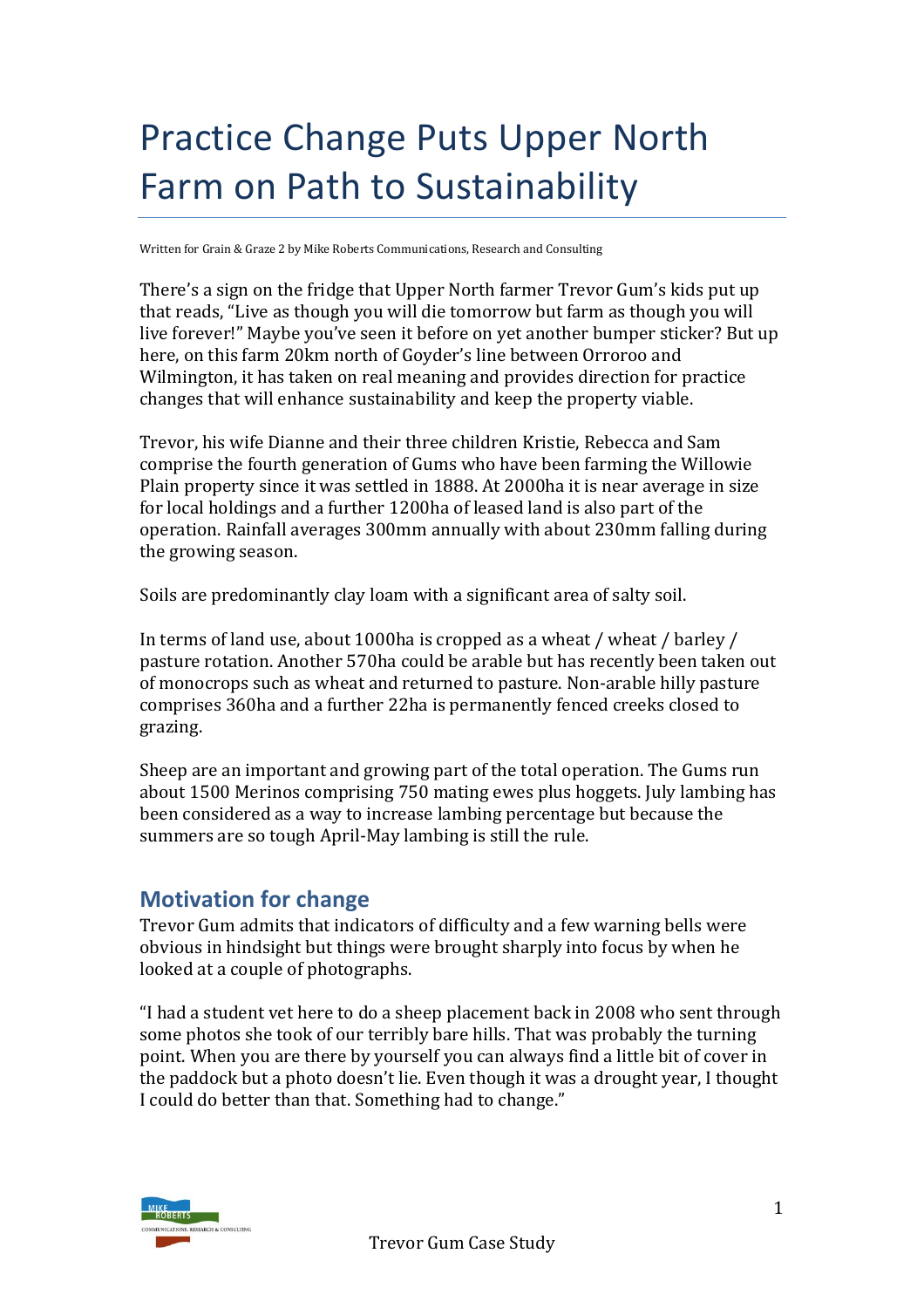

Sheep on Coomooroo Hill in 2008

Crop yield variability seemed to be increasing and risk was exacerbated by the rising costs of inputs. "The top part of our property has soils with naturally high salt content. If you get spring rains it will wash the salt down and crops will survive but with a tight finish we're in trouble. An example was last year when I only reaped 2/3 of this paddock whereas the year before it went just shy of 2t/ha. We can't afford to have that variability in cropping so that is one of the reasons that the stock are becoming more important now."

Another reason was succession planning. The Gum children are adamant they do not want the family farm to be sold. Trevor and Dianne are keen to put in place a system that all three of their children can benefit from whether they return to work the property as daughter Rebecca may do or if they make other arrangements for management.

## **So what would change look like?**

While cropping continued to be hit or miss Trevor knew that the ability of the country to turn out good stock was much more reliable. " In a strip up from Booleroo through this country stretching out to Carrieton is some of the best grazing for growing out ewes. So I thought, why don't we work on our strengths when cropping is a weakness because of the costs of inputs and variability of yields?"

As Chairman of the Upper North Farming Systems group and with significant input from Rural Solutions SA, Trevor began to explore options for increasing the livestock productivity of his land in a sustainable way. The group began to investigate better grazing methods and started looking at the potential of native grasses to re-establish sustainable feed.

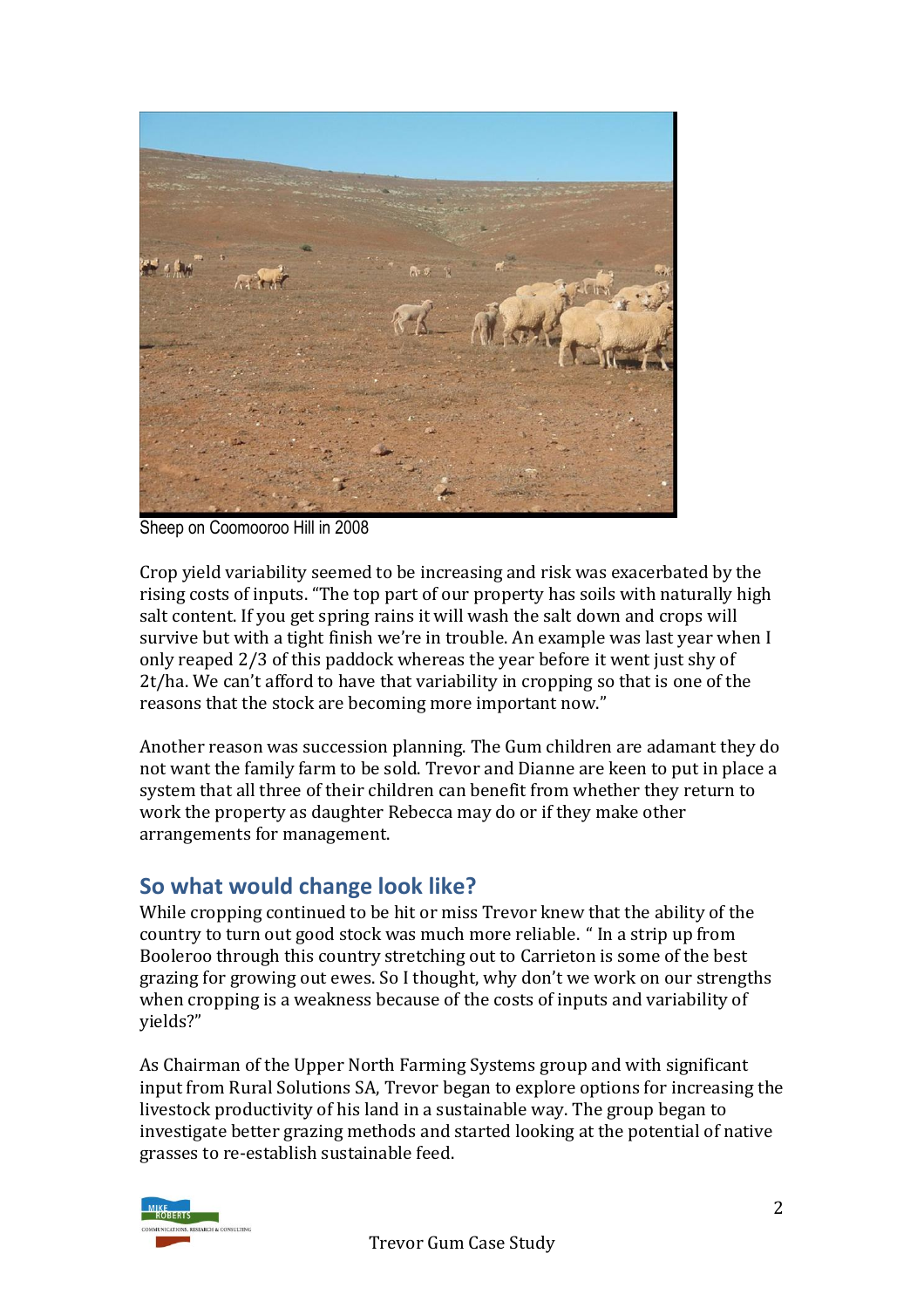Grain and Graze 2 project funding made it possible for Rural Solutions consultants Michael Wurst and Jodie Reseigh to use tools such as satellite imaging to identify areas of the property with lower productivity which could be zoned for grazing native pastures rather than cropping.

With encouragement from friend Neil Sleep at Dawson who had made changes to his grazing system nearly a decade ago, Trevor decided to introduce rotational grazing in order to encourage the return of native grasses and increase pasture productivity. Many farmers view rotational grazing as something to be done only in wet or summer rainfall country but Neil convinced Trevor that it could work in his area.

# **Key Strategies**

#### **Rotational grazing**

Trevor freely admits that as he was in the "set stocking frame of mind" he found it difficult to understand how Neil Sleep could make good use of a pasture grazed for 7 days and rested for 120.

"But when you sit down and calculate the DSEs he was actually getting more grazing off an area than I would using set stocking."

Aside from increases in carrying capacity there were also benefits in the ability of grazed areas to recover much more effectively. Trevor likened the sheeps' experience of rotational grazing vs set stocking to people invited to afternoon tea at a local hall.

"If you were sent in to get your feed and you only had 10 minutes you would just grab as much as you could, a bit of everything, and out you'd go. If just a few of you went in for 3 or 4 hours you could slowly go through and pick out all the cream cakes and not worry about what might not taste as good."

"That's what the sheep are doing with rotational grazing. They eat a bit of everything. They won't just eat the Wallaby grass, so it doesn't get eaten out. When sheep are set stocked they will eventually kill out the more palatable species and you're left with species not normally part of your ground cover. They are much less selective if they are all jammed in."

According to Trevor, it takes sheep about three weeks to acclimatize to a rotational grazing system with numerous smaller paddocks. Because water is available just a short walk away, there is no morning and evening rush for water so smaller troughs easily accommodate the smaller groups of sheep that drift in all during the day. They also seem to understand the length of the rotations. They soon work that when you come to open the gate to move them on the sixth day, its time to come along.

"Once my system was up and working, I couldn't believe the calmness of the sheep. They become easier to handle. I don't need to use sheep dogs."

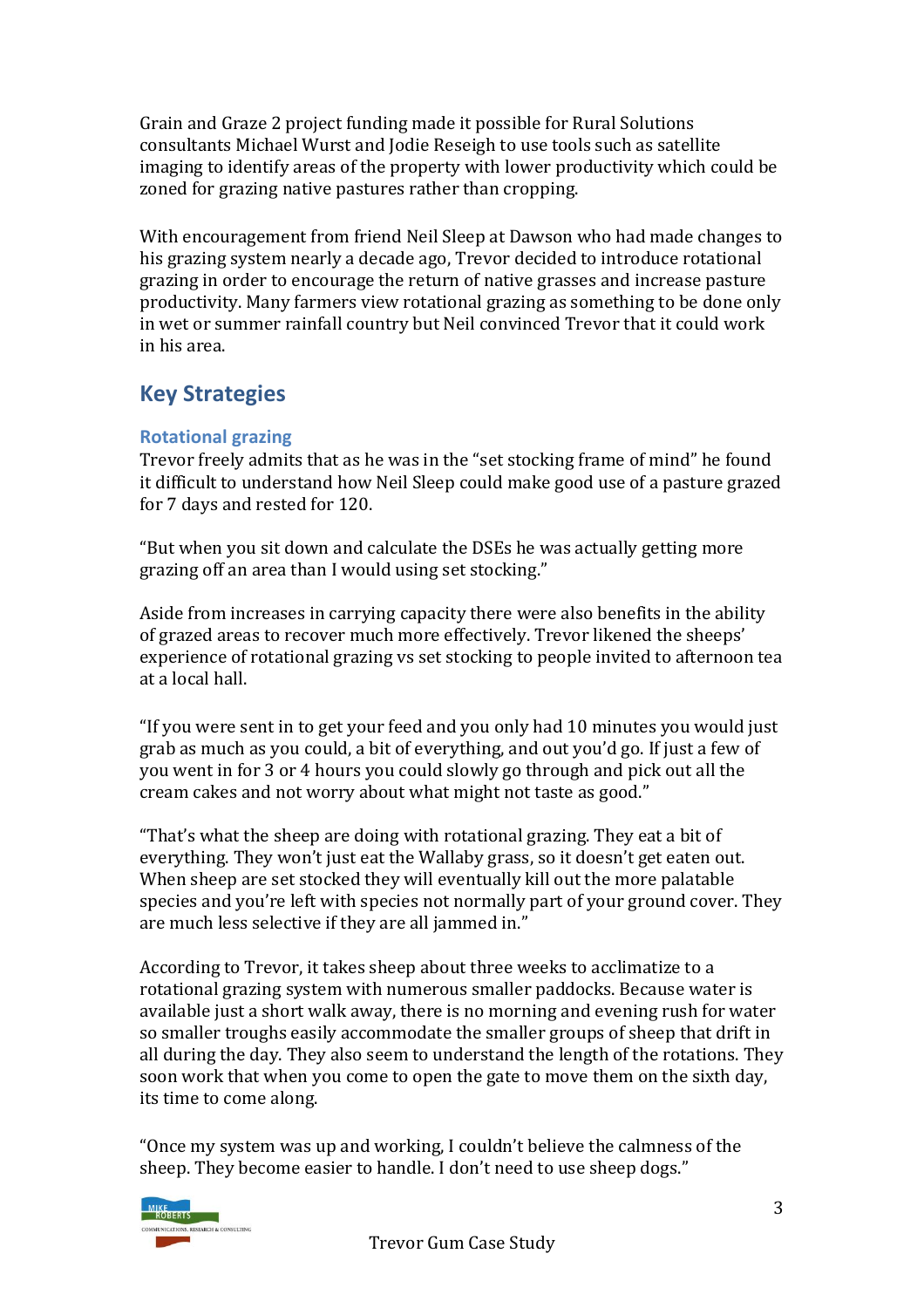#### **Changing livestock type on salt ground**

A problem with ewes abandoning lambs was occurring on one of the original homestead blocks. Working with livestock advisor Daniel Schuppan who was with Rural Solutions SA at the time, they determined that a bore formerly producing water at 5500 ppm was now at 8000 ppm, which would not support lactating ewes. The salty soils running up through that block made it more suitable for dry stock so that change has been made.

#### **Sow improved pasture**

Attempts have been made with 'pasture cropping' to sow native grass seed between wide rows of barley. "I've altered an old 3 row wideline airseeder back when we first started this and put it onto 18" (450mm) spacing."

Trevor felt that the airseeder left the ground too rough and got a better result on the germination of natives by just throwing seed out from the back of a ute. "We do have a brush harvester and cleaning system under construction and we are going to get a native grass hopper for spreading the seeds."

"With pasture cropping you are basically sowing 'lollies' with barley or vetch and the sheep concentrate on that and let the natives get away. In the future, Trevor plans to crop and sow pasture seed with a disc system.

"The number one thing in this system is having ground cover. With summer rainfall the natives can enhance fertility, which then benefits the winter crops. In this country we seem to be getting more summer rainfall events so that when we get our natives established and not eaten off they can respond very quickly to maintain cover."



Trevor Gum on Coomooroo Hill Sept 2012

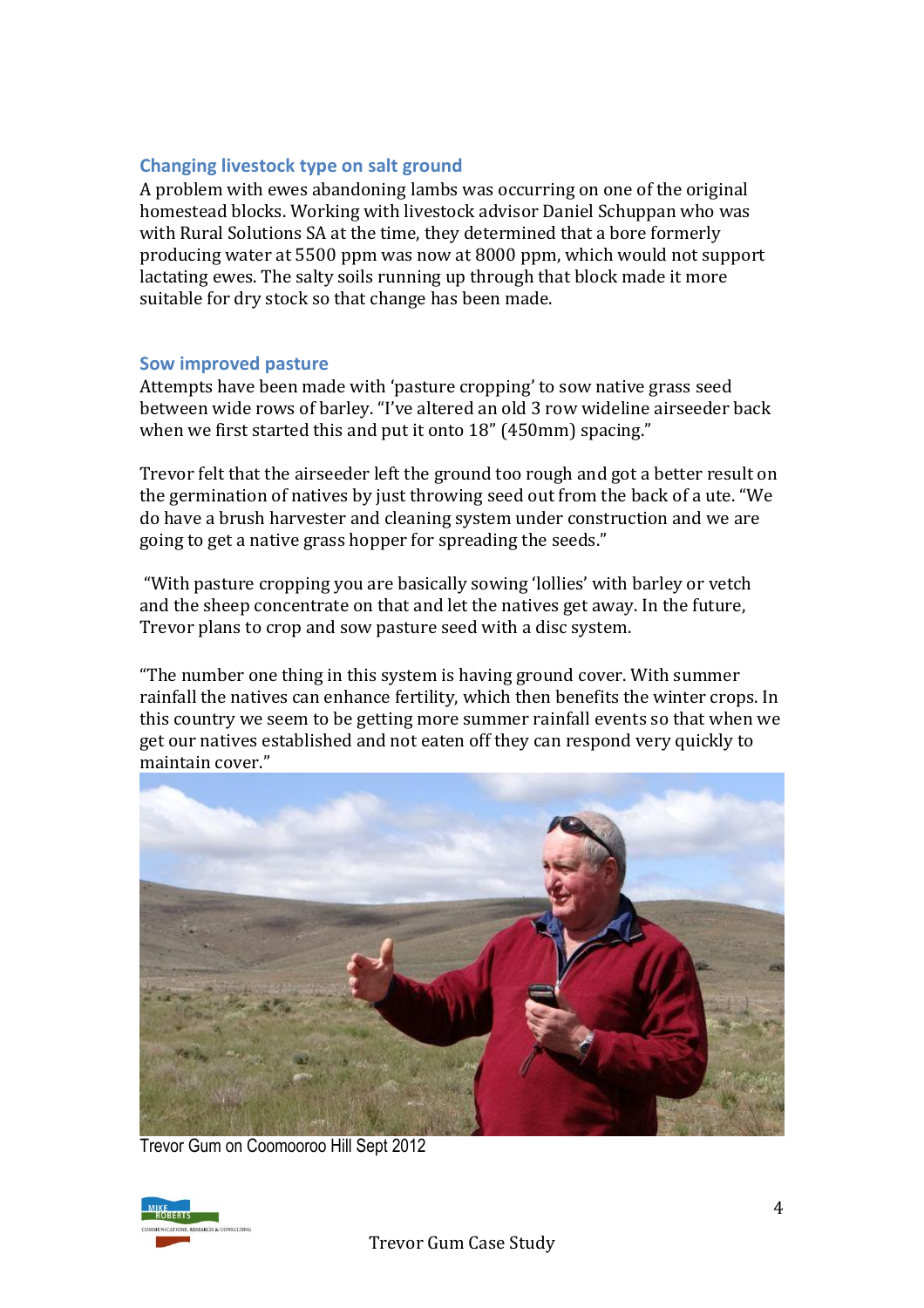One set stocked paddock remains where cover is much less than rotational paddocks and probably won't respond to a summer rain in the same way to replace the cover and let feed get away.

Trevor is still exploring the best times to sow and harvest the various native grasses to ensure the most viable seed. "The window of opportunity to harvest the natives is very small because it only takes a couple of wind events and they're gone. I think the best strategy for sowing native grasses is the management of the paddock and letting them self sow. You can give it a little encouragement by spreading seed if none is nearby but self colonization and good grazing management will slowly bring it back in."

Often the first things to recolonize will be less desirable ground cover like bitter saltbush, blackbush and bindi-eye because the grasses are so depleted. However, through rotational grazing, better value feed like Wallaby, Windmill and Speargrass are slowly returning. "We haven't been in the system long enough to see that on a big scale yet."



Trevor Gum inspecting saltbush regeneration

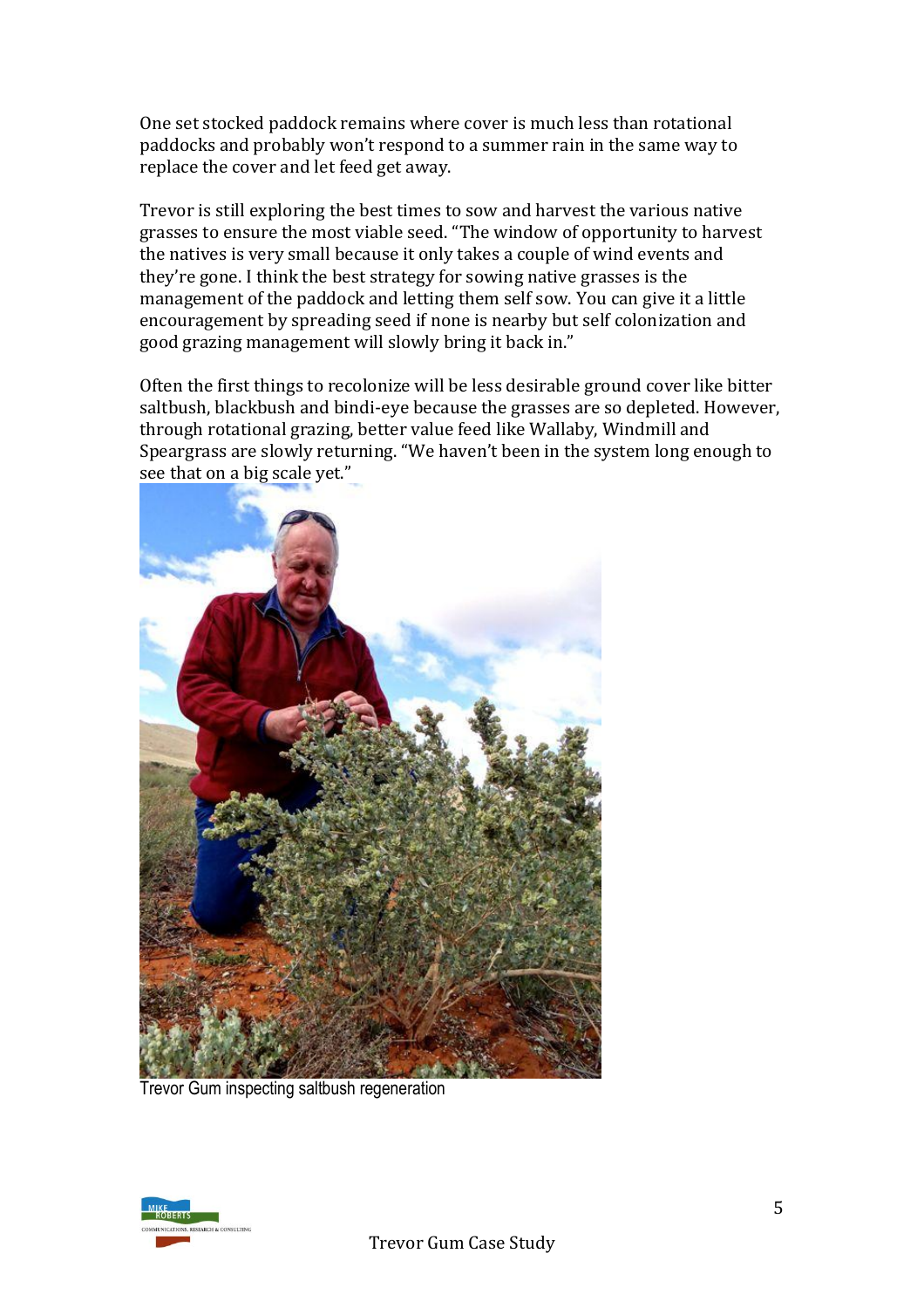#### **Utilise non-arable pasture**

With the property on the side of a hill here there are many paddocks fenced on the ridge top boundaries that might contain 15-20ha of hillside which cannot be cropped. Fencing that off has meant better utilization of the stubbles. It also means that area can be put into the rotational grazing system. Stock can now have a quick graze with whatever DSE suits the amount of feed.

#### **Utilise Hot-Spots Funding to remove stock for 5 years**

Anne Brown from Greening Australia assessed the range of native plant diversity on the Gums' property as suitable for Hot Spots funding where compensation is allocated for removing stock for a period of five years to allow native plant populations to regenerate. Trevor has been most impressed with the recovery of native species such as Senna and Sida bushes on the 100ha that has been locked up.

Over 22ha of creeks have also been fenced off from stock with the encouragement of a local police officer who enjoyed propagating native plants.."

## **Fortunate timing**

Trevor is the first to admit that he was fortunate to begin the program when he did. A year like 2010 was a great one to start encouraging native plant regrowth.

"The speed of recovery is amazing. The good season meant I was able to take stock off places to allow regeneration and still have feed elsewhere. The only drawback was not having enough stock numbers then because we were still destocked from the drought."

## **Holding the water**

Now that the cover on the paddocks has increased dramatically, so has the water holding capacity, which in turn leads to better recovery from grazing.

"When those hills were bare I was sending down huge amounts of water. I couldn't believe I was giving it away! My neighbor now comments that since I have changed things up on the hill he's not getting any water in his yabbie dams. We are holding it on the land and that has to be a good thing for us."

## **Cost vs. Benefit?**

Trevor feels that the direct costs of fencing and time out of grazing are considerations that will be outweighed by savings in supplementary feed down the track. Feeding has usually been necessary to keep sheep in a condition score for ewe fertility or sale sheep.

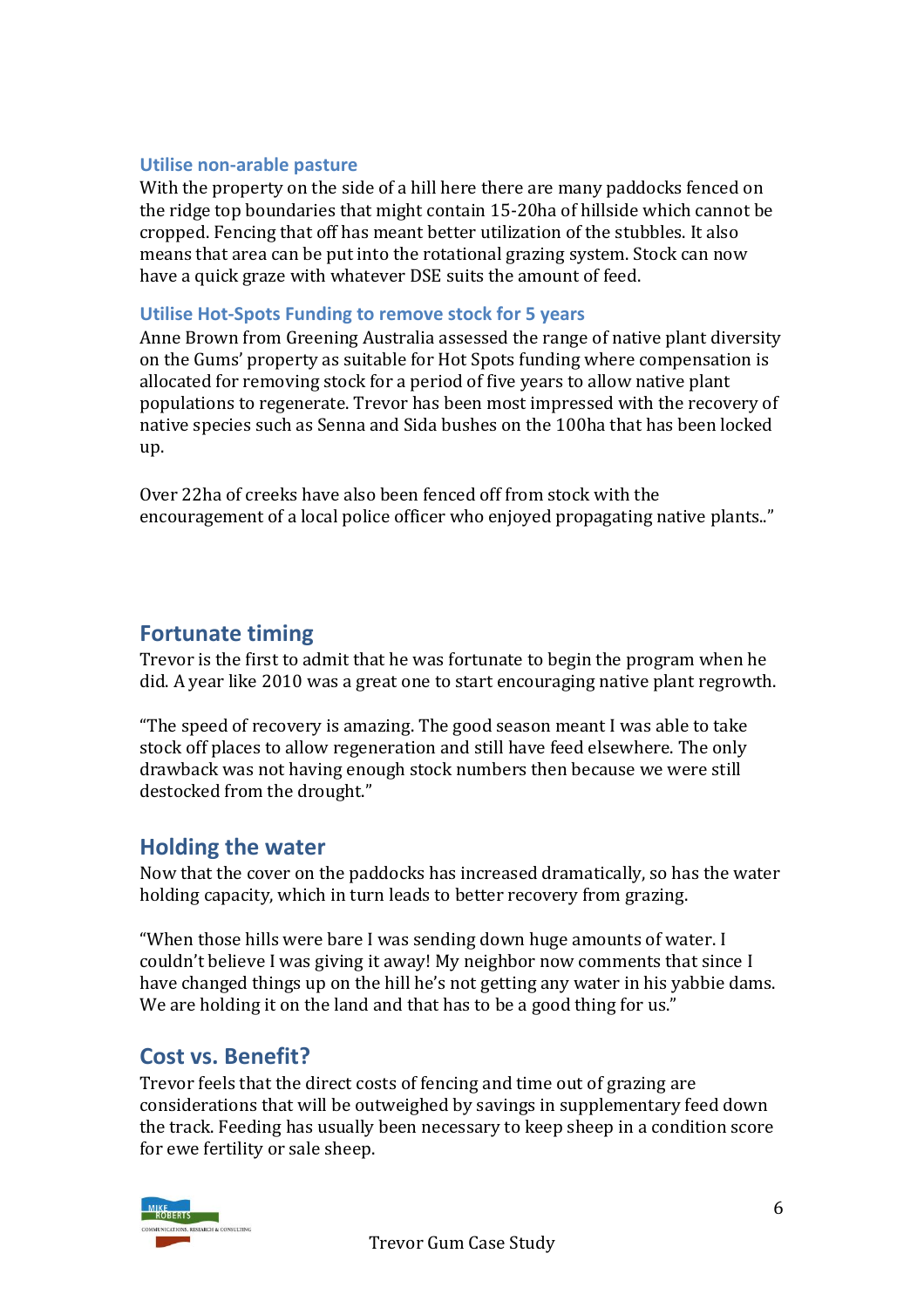"Fencing is considered an asset. The biggest expense is trying to find time. I haven't used contractors so it's only been material costs and wages for a helper. I'd be more nervous if I had to go in with contractors, especially in some of the steeper country."

"I knew if I continued down the same path it was unsustainable. I knew something had to change. The benefits of having that ground cover far outweighed any expenses I'd incur."

## **Progress toward goals and biggest successes**

Looking forward ten years, Trevor would like to see those underperforming cropping paddocks become self sufficient in a rotational grazing system where they would support the number of sheep that he needs to carry. He would like to determine and settle on a stocking rate of say, 750 mated ewes that he can maintain from decile 3 years upwards. Having to change strategies as soon as a decile 4 or 5 year comes along is not an attractive proposition.

To do that he needs to continue zoning off hills face areas, subdividing grazing paddocks and designating specific paddocks for cropping only. Trevor would like to get to the point of using no-till and no sheep in the cropping paddocks and grazing only the non-performing crop paddocks. "That way if we found that machinery ownership wasn't practical we could find another way to manage the cropping. Machinery is too dear for my area of cropping and my quantity of grain."

In the last four years the Gums have completed 10k of internal fencing. Trevor smiles when he mentions neighbors' comments about his boundary fencing not looking as good as his internal dividers. "My sheep prefer the cover and feed in my paddocks now and tend not to go for a wander. They have feed and they are happy."

Would he like to be further down the track? "We need to do about 25km of permanent fencing all up so we are only a third of the way there. From then on we will use hot wires to establish pastures we can strip graze as we require. That would be useful in a good year when you have trashed in barley or when you might want to take some grain off the top."

The Gums are in the process of fencing 1200 acres on Wally's Block into 8 paddocks. The design of the water system will provide the ability to cut that down to 16 paddocks. That might be further split with a hot wire in good years, which has more flexibility and is cheaper to set up.

Trevor rates one of his biggest successes as the change in grazing up on Wally's block. "Since we have changed our practices we have had thick bluebush come back all over. It's probably not the most desirable for feed but it is a great indicator that other species must also be getting a go. Also, there's no water

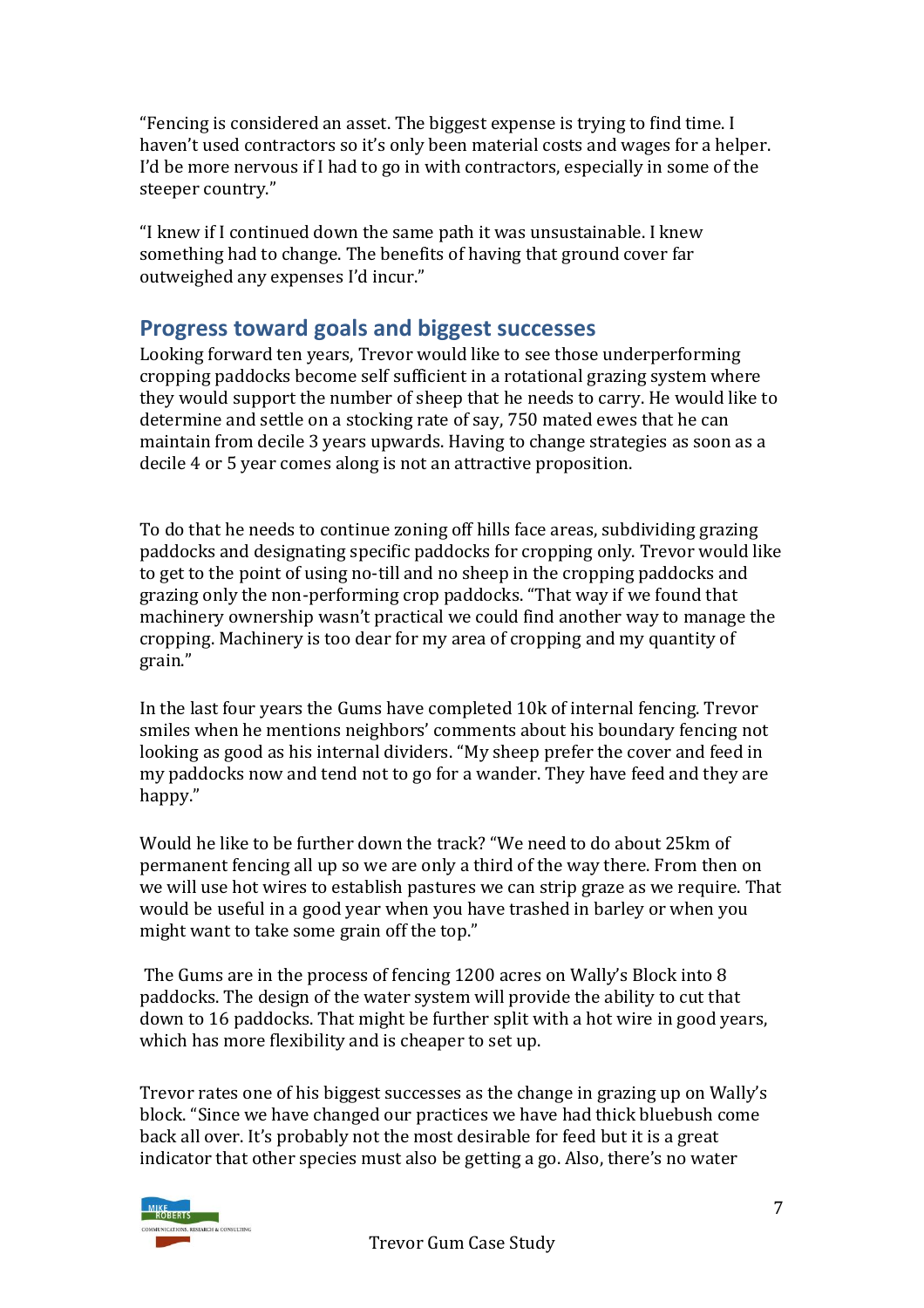runoff because I have the ground cover now. Water equals more feed which equals more income!"

# **What's more difficult but still happening?**

Without a doubt, Trevor considers the time in fencing the most difficult aspect of the change. There is also a lot of work to be done on the water infrastructure in laying pipes and installing more troughs and better pumping systems to get water to the high points. He has been working with Brenton Diener from Solar Water Pumps to optimize the systems he will use. "We are in hilly country so we have to do some pumping. Windmills are fine but solar is better!"

# **Pros and Cons of decision to change**

Now that the farm is progressively being zoned and subdivided into land classes, the Gums are becoming more interested in the sheep side of the business and taking more land out of cropping to reduce potential risk. "Stock gives us a more stable income."

A greater percentage of ground cover provides more feed and stock are healthier because of their varied diet.

"People tell me that it will be a lot simpler to manage when the system is up and running, we're not there yet. We should have more time as stock become easier to move even though it must be done more frequently.

When asked about the negatives Trevor says, "time to set everything up and expense but this is far outweighed by the benefits of having a sustainable system."

# **How has it turned out financially?**

The change is still in its early days and assessment is clouded somewhat by a couple of good seasons. The Gums have increased ewe numbers by 60-70% since the drought. Supplementary feeding is still occurring but at a much reduced level in order to keep the ewes in a 3-3.5 score condition.

"The only money coming in is from stock. Only two in the last ten years has cropping turned a profit. This system allows me to have more ewes."

# **What would you do differently?**

"If I could start again I would have allowed more time for setting up the system with my sheep and taken more time away from farming. I would have been more ruthless when taking out the poorer performing cropping paddocks. We should have taken them out earlier to be set up for this system instead of just the nonarable ones. That would have helped through the lighter years because I could have had more stock sooner."